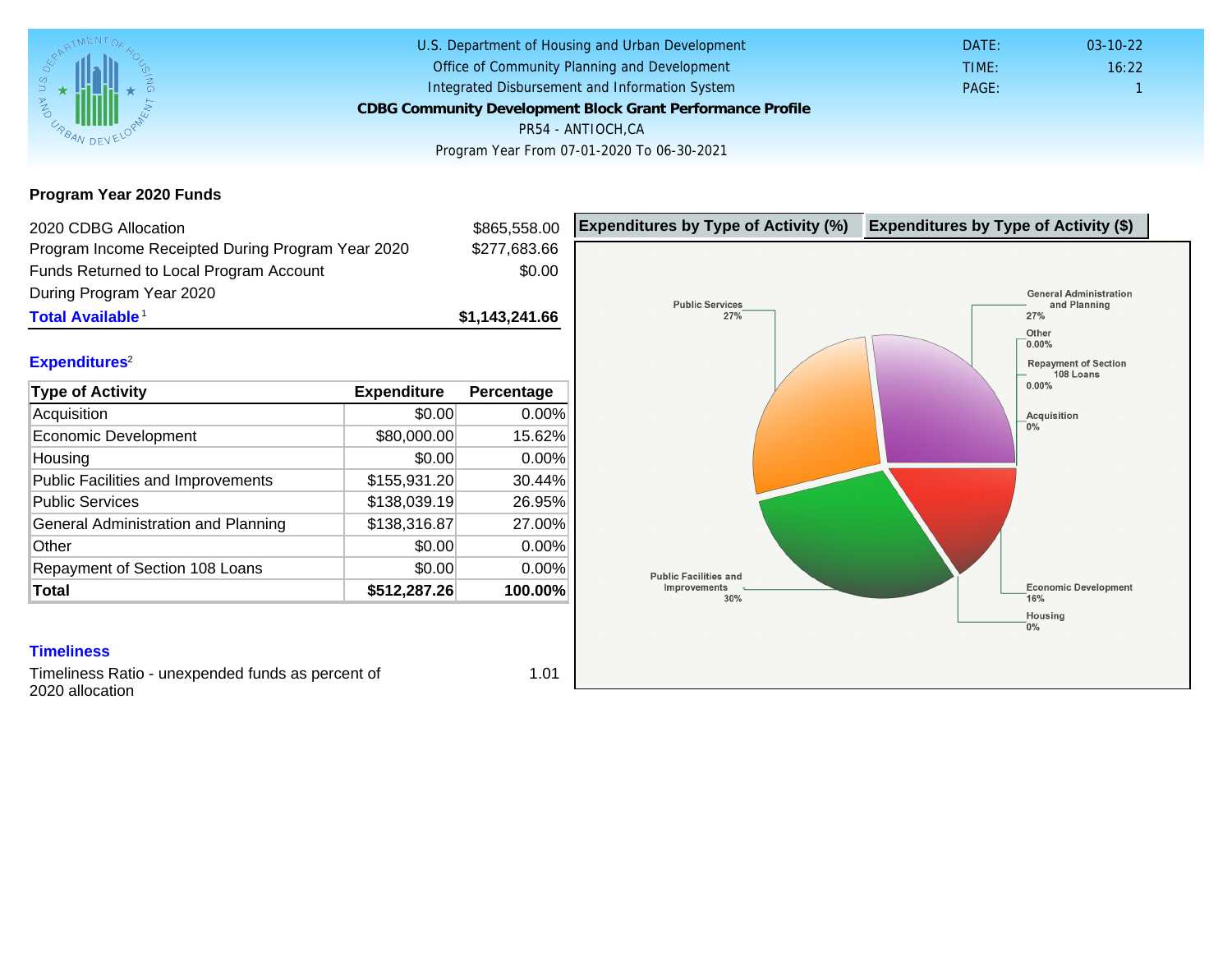## Program Targeting

| 1 - Percentage of Expenditures Assisting Low-<br>and Moderate-Income Persons and Households<br>Either Directly or On an Area Basis <sup>3</sup>                                                                              | 100.00%  |
|------------------------------------------------------------------------------------------------------------------------------------------------------------------------------------------------------------------------------|----------|
| 2 - Percentage of Expenditures That Benefit<br>Low/Mod Income Areas                                                                                                                                                          | 41.70%   |
| 3 - Percentage of Expenditures That Aid in The<br>Prevention or Elimination of Slum or Blight                                                                                                                                | $0.00\%$ |
| 4 - Percentage of Expenditures Addressing<br><b>Urgent Needs</b>                                                                                                                                                             | $0.00\%$ |
| 5-Funds Expended in Neighborhood<br>(Community For State) Revitalization Strategy<br>Areas and by Community Development<br>Financial Institution.<br>6-Percentage of Funds Expended in<br>Neighborhood (Community For State) | \$0.00   |
| Revitalization Strategy Areas and by Community<br>Development Financial Institution                                                                                                                                          | $0.00\%$ |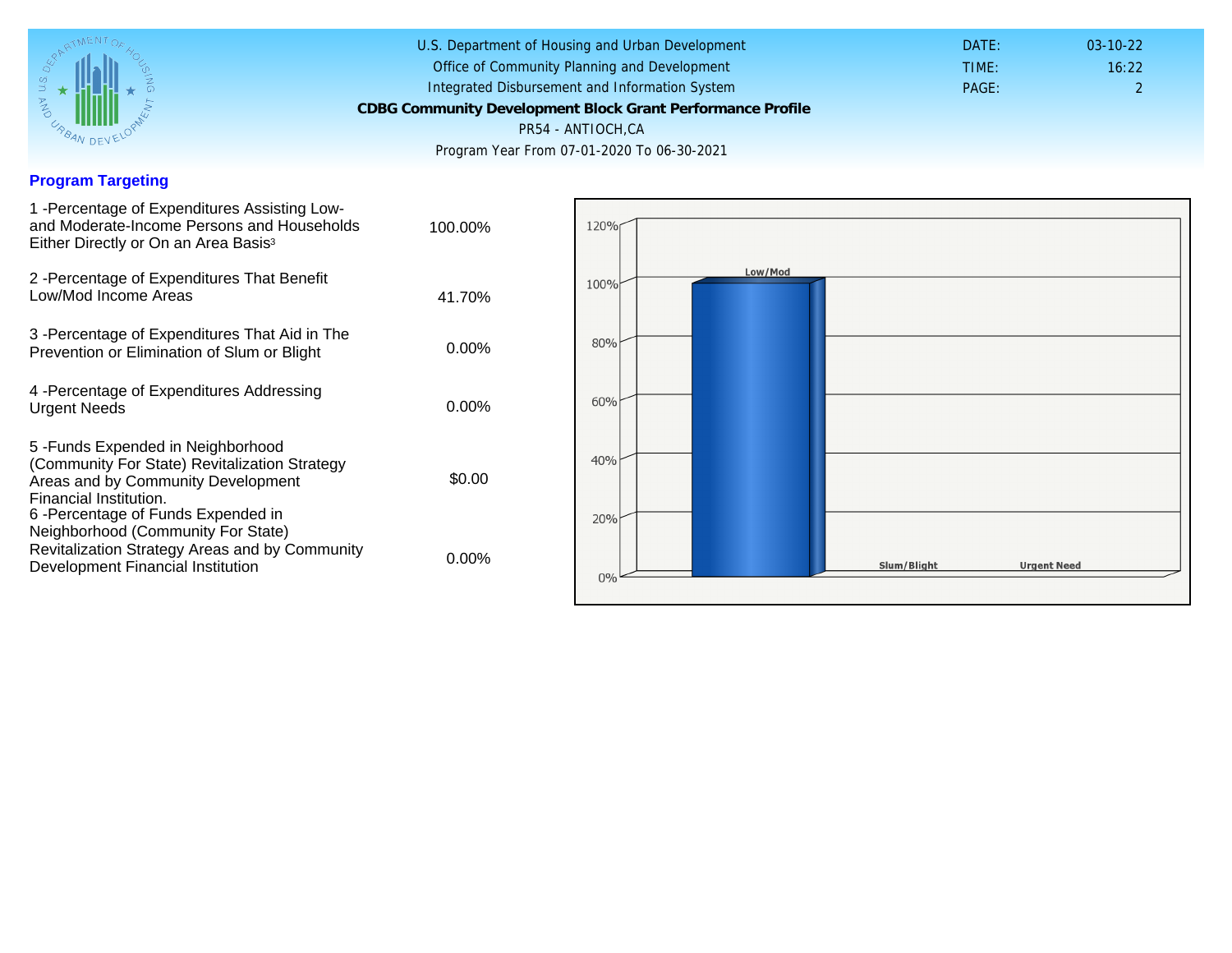# CDBG Beneficiaries by Racial/Ethnic Category <sup>4</sup>

| Race                                              | Total    | Hispanic |
|---------------------------------------------------|----------|----------|
| White                                             | 40.09%   | 49.59%   |
| Black/African American                            | 29.47%   | 1.24%    |
| Asian                                             | 5.83%    | $0.00\%$ |
| IAmerican Indian/Alaskan Native                   | 0.82%    | $0.00\%$ |
| lNative Hawaiian/Other Pacific Islander           | 1.27%    | 1.24%    |
| American Indian/Alaskan Native & White            | 0.15%    | $0.00\%$ |
| Asian & White                                     | 0.52%    | 0.41%    |
| Black/African American & White                    | 0.67%    | $0.00\%$ |
| Amer. Indian/Alaskan Native & Black/African Amer. | 0.15%    | 0.41%    |
| <b>Other multi-racial</b>                         | 21.02%   | 47.11%   |
| Asian/Pacific Islander (valid until 03-31-04)     | 0.00%    | $0.00\%$ |
| Hispanic (valid until 03-31-04)                   | $0.00\%$ | $0.00\%$ |

## Income of CDBG Beneficiaries

| Income Level                          | Percentage |
|---------------------------------------|------------|
| Extremely Low Income (<=30%)          | 16.60%     |
| Low Income (30-50%)                   | 81.82%     |
| Moderate Income (50-80%)              | 1.57%      |
| Total Low and Moderate Income (<=80%) | 100.00%    |
| Non Low and Moderate Income (>80%)    | $0.00\%$   |